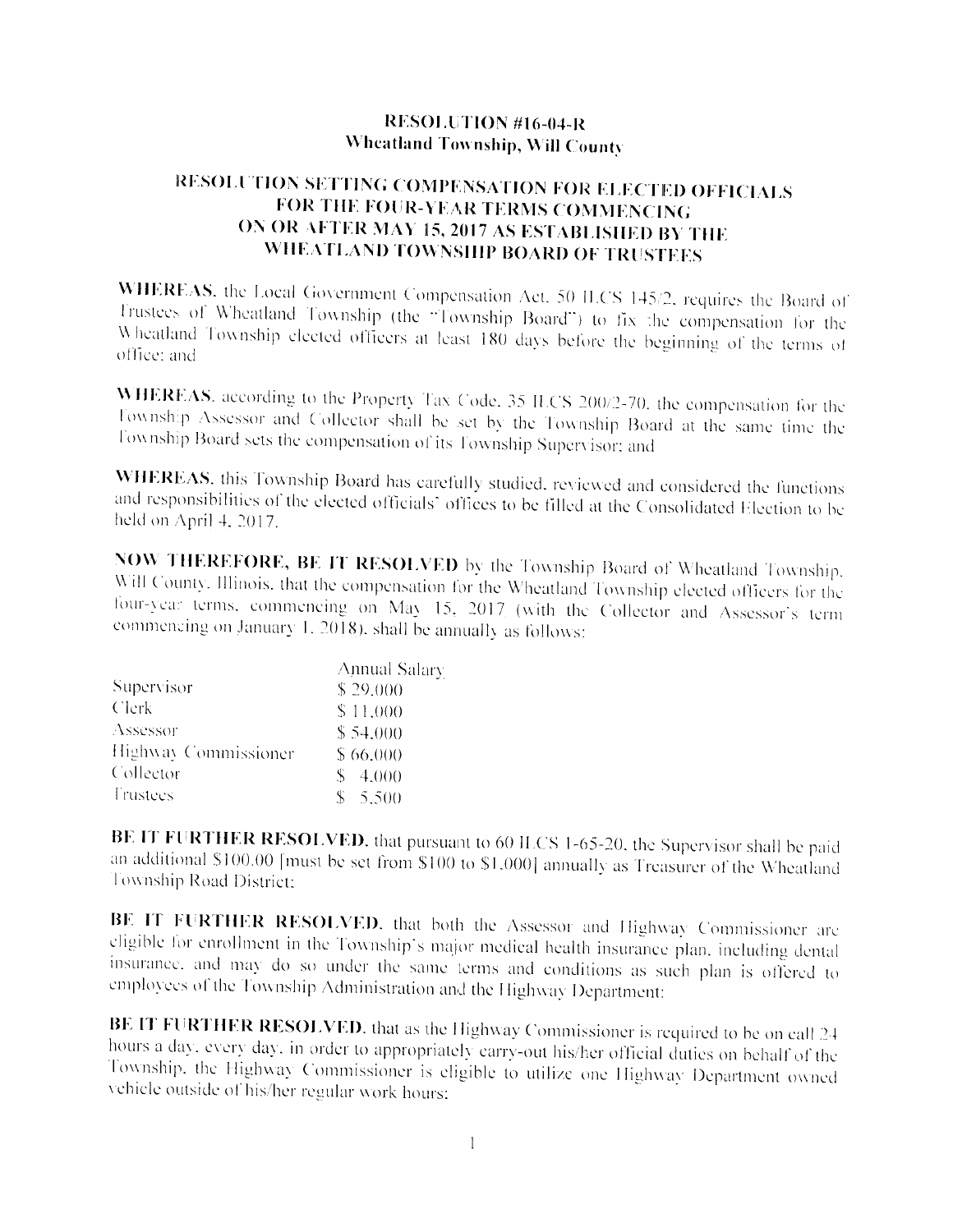BE IT FURTHER RESOLVED, that the Supervisor, Clerk, Highway Commissioner, Collector, and the four Trustees begin their new term of office May 15, 2017, and this Resolution for these offices is effective as of  $\overline{May}$  15, 2017;

BE IT FURTHER RESOLVED, that the Assessor begins his/her new term of office on January 1, 2018, and this Resolution for this office is effective as of January 1, 2018;

BE IT FURTHER RESOLVED, that all previous ordinances, resolutions or policies relating to elected official compensation are hereby repealed, and that this Resolution shall be and remain in full force and effect from and after its approval and adoption by the Township Board;

ADOPTED AND APPROVED this 13th day of October, 2016, pursuant to a roll call vote in the regular meeting of the Wheatland Township Board of Trustees, Wheatland Township. Illinois.

| AYE | <b>NAY</b>                                               |
|-----|----------------------------------------------------------|
|     | <b>The State Communication of the Communication</b>      |
|     |                                                          |
|     | <b>THE R. P. LEWIS CO., LANSING, MICH.</b>               |
|     | The first the component component of the property of the |
|     |                                                          |
|     | ______<br><b>Contract Contract</b><br>.                  |

Chuck Kern Supervisor, Board of Trustees Wheatland Township Will County, Illinois

ATTEST:

Rick Peabody Clerk Wheatland Township Will County, Illinois